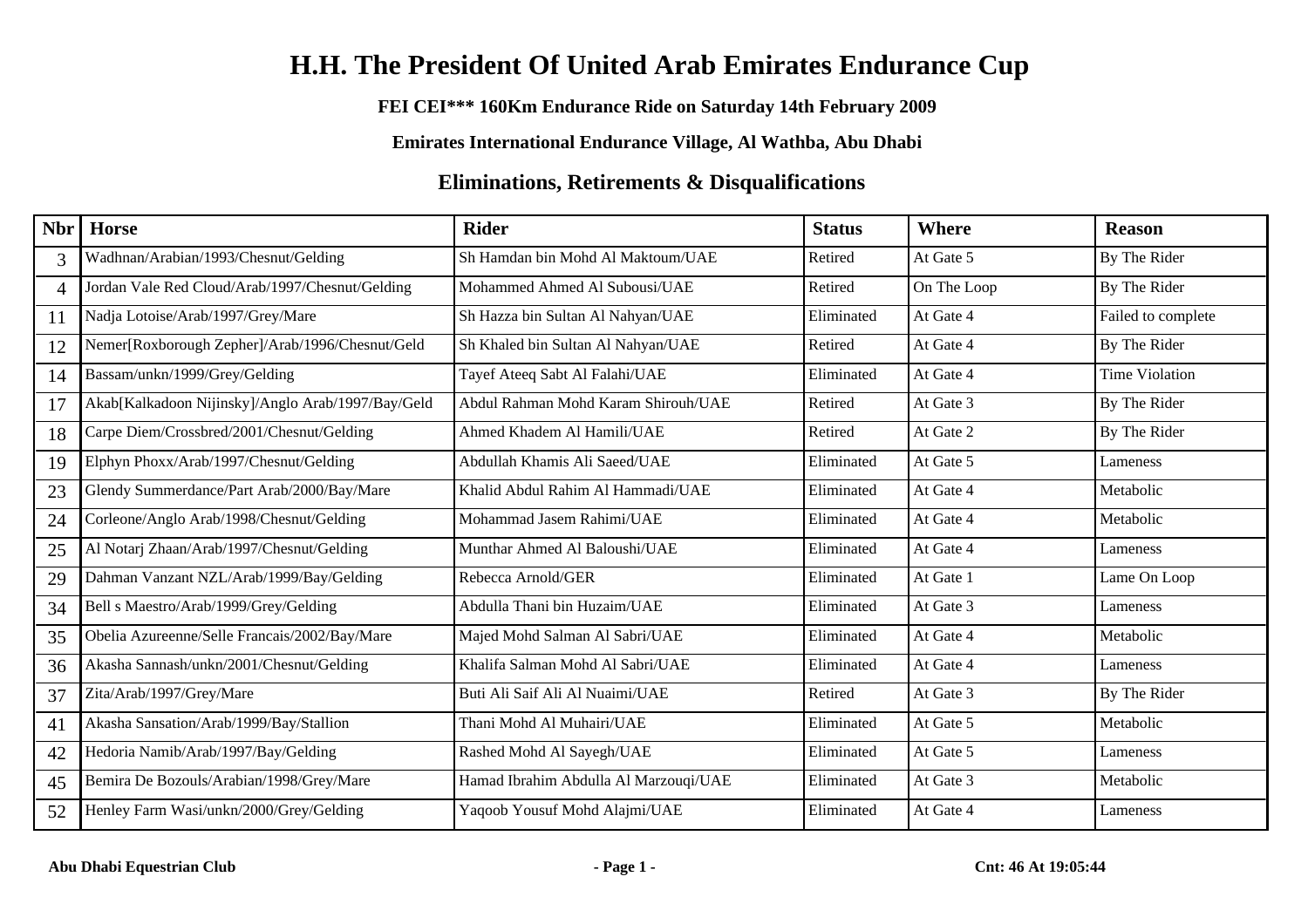# **H.H. The President Of United Arab Emirates Endurance Cup**

### **FEI CEI\*\*\* 160Km Endurance Ride on Saturday 14th February 2009**

**Emirates International Endurance Village, Al Wathba, Abu Dhabi**

## **Eliminations, Retirements & Disqualifications**

| Nbr | <b>Horse</b>                                  | <b>Rider</b>                                  | <b>Status</b> | <b>Where</b> | <b>Reason</b>        |
|-----|-----------------------------------------------|-----------------------------------------------|---------------|--------------|----------------------|
| 54  | Istoura/Arabian/1998/Bay/Mare                 | Allison Jane Buckley/GBR                      | Eliminated    | At Gate 5    | Lameness             |
| 60  | Dunbar Midas/Arab/1998/Chesnut/Gelding        | Abdulla Essa Mohd Al Buziri/UAE               | Eliminated    | At Gate 3    | Lameness             |
| 61  | Malton El Nino/Arab/1997/Grey/Gelding         | Ali Khalfan Al Jahouri/UAE                    | Eliminated    | At Gate 5    | Lameness             |
| 62  | Yentl Raban/Arab/2001/Grey/Gelding            | Marzooq Salem Al Marri/UAE                    | Eliminated    | At Gate 6    | Metabolic            |
| 63  | Jassas/Anglo Arab/1993/Chesnut/Gelding        | Saif Salem Mohd Al Faresi/UAE                 | Eliminated    | At Gate 1    | Lameness             |
| 64  | Black Prince/Anglo Arab/2002/Dark Bay/Gelding | Saleh Abdulla Saleh Al Ameri/UAE              | Eliminated    | At Gate 4    | Lameness             |
| 66  | Raaward Kasmin/Arab/1997/Bay/Gelding          | Sh Saeed bin Maktoum b Khalifa Al Maktoum/UAE | Eliminated    | At Gate 3    | Lameness             |
| 68  | Beauty Boy/Crossbred/1999/Grey/Gelding        | Hassan Abdulla Yousef Al Hammadi/UAE          | Eliminated    | At Gate 4    | Lameness             |
| 69  | Wer Krass/unkn/2000/Bay/Gelding               | Hassan bin Ali/UAE                            | Eliminated    | At Gate 4    | Metabolic            |
| 70  | Boesman/Anglo Arab/1998/Grey/Gelding          | Harmke Margreta Westervelt/NET                | Eliminated    | At Gate 2    | Metabolic / Lameness |
| 77  | Solid Asa Rock/Arabian/1994/Grey/Stallion     | Sheikha Madiya Hasher Al Maktoum/UAE          | Eliminated    | At Gate 3    | Lameness             |
| 79  | Ultimo/Arab/1998/Chesnut/Gelding              | Pio Juan Miguel Olascoaga Amaya/URU           | Eliminated    | At Gate 4    | Stopped On Loop      |
| 80  | Salashil/Arab/1997/Grey/Gelding               | Devi Singh Inda/IND                           | Eliminated    | At Gate 2    | Lameness             |
| 83  | Held In Trust/Arab/1998/Bay/Gelding           | Nestor Eduardo Falero/URU                     | Eliminated    | At Gate 4    | Lameness             |
| 88  | Lester/unkn/1999/Bay/Gelding                  | Sh Rashid Dalmook Juma Al Maktoum/UAE         | Eliminated    | At Gate 4    | Lameness             |
| 90  | Cedara Lodge Remal/Arab/1997/Bay/Gelding      | Kishor Singh Swaroop Singh/IND                | Eliminated    | At Gate 2    | Lameness             |
| 101 | Zarazeen/unkn/1996/Grey/Gelding               | Farah Ahmed Abu Nameh/JOR                     | Eliminated    | At Gate 1    | Lameness             |
| 102 | Kitt/Arab/1999/Bay/Mare                       | Penny Toft/AUS                                | Eliminated    | At Gate 4    | Lameness             |
| 107 | Kouleur Du Parc/Arab/1998/Grey/Mare           | Caroline Denayer/FRA                          | Eliminated    | At Gate 4    | Rider Fall on Loop   |
| 110 | Drago Sauro/Arab/1999/Chesnut/Stallion        | Simona Garatti/ITA                            | Eliminated    | At Gate 4    | Lameness             |